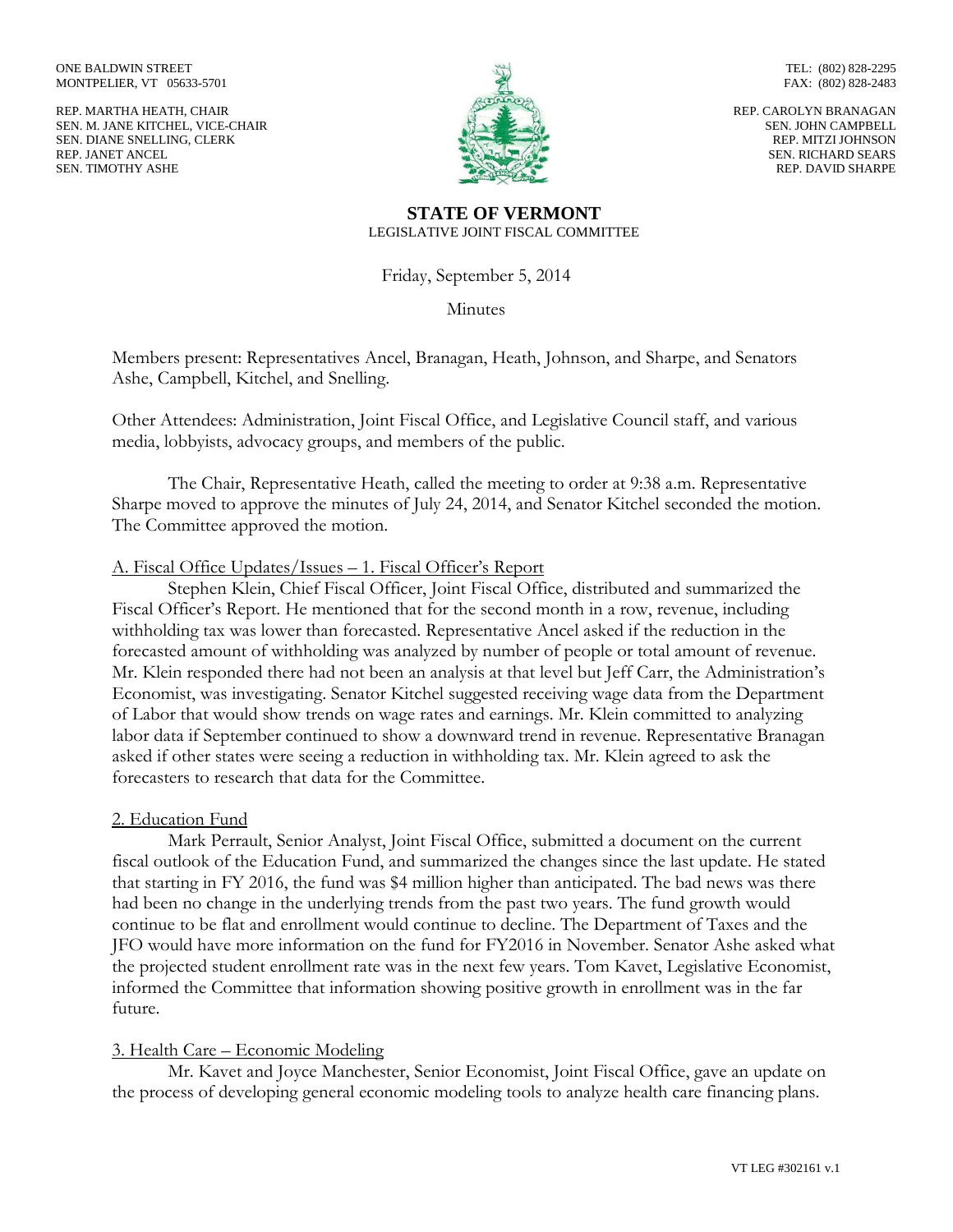He explained that the goal was for the Fiscal Office and the Administration to have the same base information within the model for data consistency when analyzing different finance scenarios. There were three major modeling areas in development, a micro simulation model, a general economic model, and a fiscal model that would be an add-on to the general economic model from Regional Economic Models, Inc. (REMI). Ms. Manchester added that the overall economic and fiscal modeling had a three-step process to track revenue and spending effects. Proposals for health care reform would affect individuals and households, the Vermont economy, and then the State budget. and then the State budget. Representative Sharpe asked for more information on the add-on to the REMI model. Mr. Kavet explained that the tax add-on, Tax-PI, uses actual State revenue and spending data from Vermont that would allow for more accurate results than depending on Census data from other states that might not be appropriate for Vermont. As a follow-up to Representative Sharpe's question, Mr. Kavet stated that the estimated timeframe for the fiscal models was mid- toend of October; development of policy models would follow.

Representative Ancel asked for examples of the assumptions that may differ among the Administration's and the Legislature's health care consultants and the various decision makers. Mr. Kavet explained that if there were limited data or research on an area in question, assumptions may be made that could have varied outcomes among the consultants, legislators or others because they may be based on a guess. Senator Kitchel referenced Act 48 of 2011, and stressed that the fiscal models being developed should ensure they could answer the inquiries and requirements within that legislation. Mr. Kavet responded that the legislative directives of Act 48 were included within the Response for Proposal (RFP) for the health care contractors; therefore, the models should include that capability.

Senator Snelling asked how long it would take to analyze the information once it was received from the Administration. Mr. Kavet responded that the timeframe to analyze any proposals from the Administration would depend on the questions asked. Representative Ancel commented that the Green Mountain Care Board (GMCB) was charged by Act 48 to answer some of the inquiries with the legislation, and she asked if that Board had started a similar process to that of the Legislature and the Administration. Stephen Klein, Chief Fiscal Officer, Joint Fiscal Office, responded his office offered to allow GMCB to participate with JFO in the economic modeling process, but GMCB was on a more wait-and-see approach. Senator Ashe expressed concern regarding the GMCB's response since it was the entity charged to be the arbitrator between the Administration and the Legislature that ultimately gave the final nod on a health care plan. He stated it seemed important for someone to reach out to the GMCB to ensure it understood how to respond to proposals put forth, and then he announced that the Co-Chairs of HROC would send a letter to GMCB requesting its plan to respond to any health care proposals sent to them.

### 4. Chainbridge

Sara Teachout, Senior Fiscal Analyst, Joint Fiscal Office, updated the Committee on the Chainbridge models. She explained there were two models that would enable the Office to analyze Vermont sales tax and [personal] income tax data. The sales tax model included three sections, the consumer section, the intermediate section, and the investment section. The sales tax model would be completed next week and both models would be used to update the tax expenditure report due in January 2015. The income tax model was ready but was being tested for current and past comparison data runs to train staff on the use of the model. Representative Ancel asked, in regard to the sales tax expenditures, if there was new information from the models that changed previous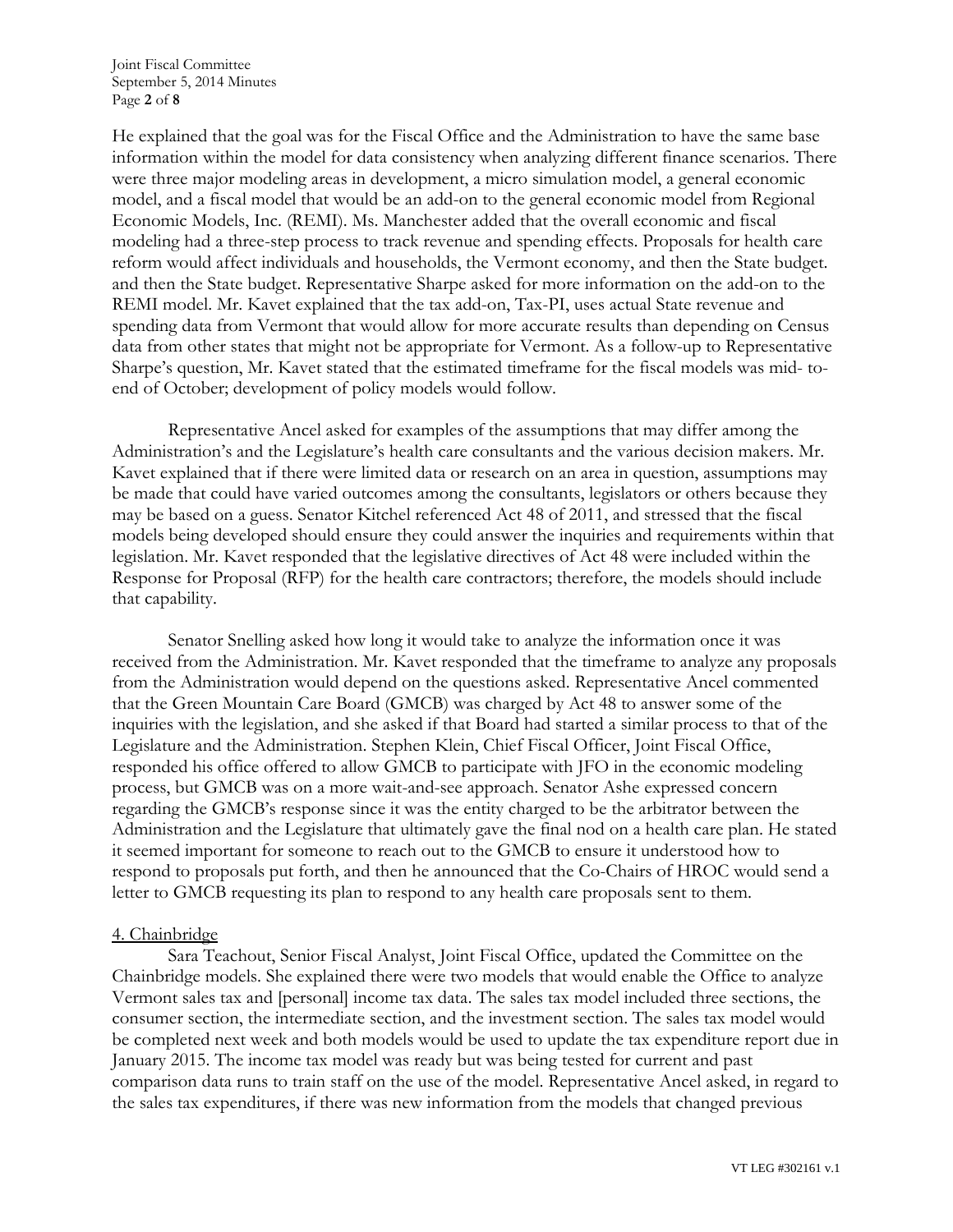reports, and if so, what those differences were. Ms. Teachout responded that the models were a tool to help the Office more finely tune what had been done before, and that she was not anticipating large differences from past projections. Representative Sharpe inquired what changes the Office made to the Chainbridge sales tax model. Ms. Teachout explained that the Office was not comfortable with the tobacco tax data and has enlisted the Legislature's economist, Mr. Kavet, to assist in addressing the issue. Senator Kitchel asked for examples of the benefits and implications for the new capacity to analyze tax data from the models. Ms. Teachout explained that the income tax model would be an independent model from the Administration that would allow the Legislature [Office] to analyze tax data without making requests from the Department of Taxes. This would enable the Office to do more confidential draft proposals within its own timeline. The sales tax model added new available data as the base information to both the Office and the Department when analyzing proposals or issues. Representative Sharpe queried if there would be the ability for analyzing sales tax on services and cross border issues. Ms. Teachout confirmed there would be a whole section on services that would allow for the analysis on sales tax for services, but that the model would not help with State border sales tax issues.

# B. Administration Updates – 1. Funds Status Closeout and 2. General and Transportation Fund Reserve Balances

Commissioner Reardon distributed two documents and summarized the balancing of the budget and its three major funds, General, Education, and Transportation Funds, for closeout of FY 2014 and the balance reserves for those funds.

## 3. Report on FY2015 Budget Adjustment Pressures

Commissioner Reardon referred to the second page of his previous handout and explained the possible General Fund FY 2015 Budget Adjustment (BAA) pressures. Senator Kitchel asked where the increased Medicaid caseload had come from. Commissioner Reardon stated it was the Aged, Blind and Disabled (ABD) program that had an increased caseload. Stephanie Barrett clarified that it was the new adults under the Affordable Care Act (ACA) causing the increase in the caseload.

Commissioner Reardon stated that the Veterans' Home (VH) was below its census target and may need additional funds for the FY2015 budget cycle. Senator Kitchel asked how much below was the VH from achieving its census target. Commissioner Reardon stated it was significantly below its target but a Department of Finance and Management team was scheduled to visit the VH to assess the situation. Representative Heath commented that the VH hired a marketing coordinator, and the Legislature had hoped that would have helped it to increase census. Senator Kitchel requested information from the Commissioner's team of analysts on the new marketing positions' efforts to get information out to Vermont veterans, including work accomplished and additional identified strategies to increase census. Commissioner Reardon noted that the VH had been bringing in new people to fill beds but there were many more that had passed away.

Representative Branagan commented that it seemed improbable to estimate the Corrections out-of-state beds, and she asked how many new beds had been added above estimates for FY2015. Commissioner Reardon stated the actual number was not known but it was well above the target. Representative Heath added that FY2014 was well below target and that was the reason for the increase as FY2015's target was very aggressive. She then asked if there were any areas in the FY2015 Budget that had estimates significantly below targets to make up the shortfall. Commissioner Reardon responded that there may be additional funds in the Reach-Up program but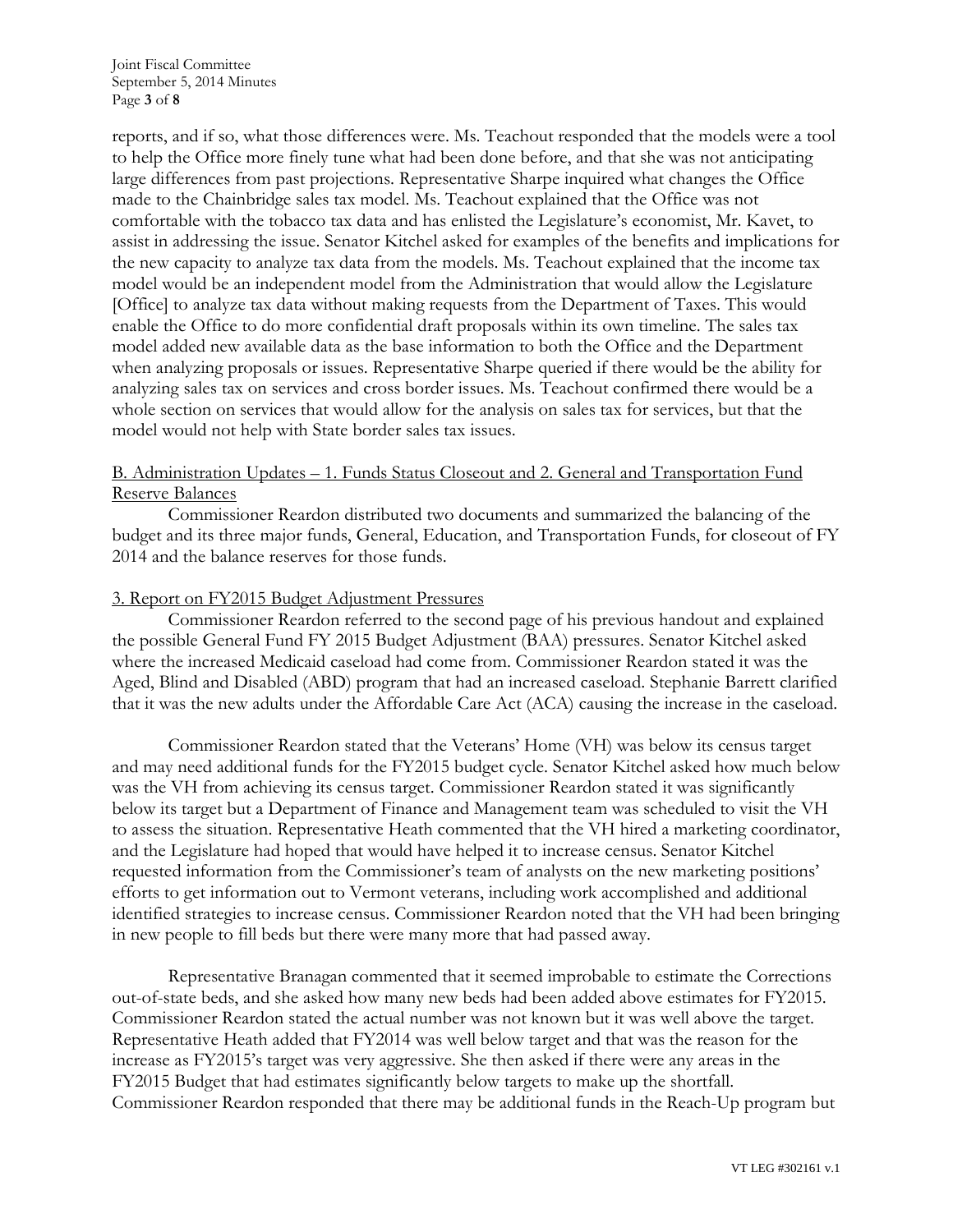Joint Fiscal Committee September 5, 2014 Minutes Page **4** of **8**

cautioned that there were no known areas outside the proposed areas from the FY2015 rescission plan to fill the budget gap. Representative Johnson explained the complexity for determining the estimate of out-of-state beds and how other Corrections pressures influenced that already complicated process. Senator Kitchel added that there was a drug released into the market for the treatment of Hepatitis C patients that had a price of \$84k annually per patient. States as a whole have expressed concern for the unknown costs associated with those types of high price treatments. She suggested that possible cost be included on the FY2015 BAA list of possible pressures. Representative Heath offered to ask the questions about the possible ramifications to the State at the Corrections Oversight Committee meeting the following week.

#### 4. FY 2016 Budget Development Process

Commissioner Reardon referred to the bottom of page 2 of the same document as previously distributed and declared that the FY2016 Budget development process would begin soon. It was the Administration's goal to have the FY2015 BAA to the Legislature in early January 2015 to begin discussions while waiting for the FY2016 Budget to be completed. Representative Heath asked if the Administration had given the departments their budget targets. Commissioner Reardon stated the targets for FY2016 were extremely challenging and still under development. Senator Ashe requested the Administration to investigate reports and find alternatives relating to how the Agency of Human Services (AHS) program for homeless was putting people in less than adequate temporary housing at a high cost to taxpayers. Commissioner Reardon stated he would review the issue.

## C. FY 2015 Transportation Fund Rescission Plan

Commissioner Reardon stated that no action was required by the Committee, and the testimony was just informational. Brian Searles, Secretary, Sue Minter, Deputy Secretary, Faith Brown, Director of Finance and Administration, and Lenny LeBlanc, Chief Financial Director, Agency of Transportation, distributed two documents, one on the gas tax consumption prepared by JFO, and explained the FY2015 Transportation Fund Rescission Plan. Secretary Searles explained that the decrease in revenue [gas tax] was due to factors such as people driving less and more economical vehicles being produced. He suggested that there should be a national rather than a state-by-state conversation on raising sustainable revenue for transportation infrastructure.

Secretary Searles explained the rescission plan as using a 2% "Slippage" in project delivery that included items such as utility work, permitting with related appeals, and weather-related issues and engineering anomalies. Senator Snelling asked what the percentage rate was for roads in need of repair. Secretary Searles responded that the numbers were being updated but last year, 21% of roads were in very poor condition, which was an improvement from 2009. The Agency was anticipating further improvement in 2014 with 145 miles added to the work list for paving. Senator Snelling asked when the Agency would have the updated road condition numbers. Ms. Minter responded that the revised road conditions numbers, the condition of bridges and ridership of transit data, as well as performance measures would be included in the Agency's FY 2016 Budget.

Senator Kitchel asked for clarification on whether scheduled projects would be impacted by the rescission plan. Secretary Searles responded that scheduled projects would go ahead as planned but there were further budgetary complications that could change because the assumptions in the plan were based on historical data.

Ms. Minter reviewed the plan document with the Committee and stated the Agency was confident the reduction would not delay any existing projects. Senator Kitchel asked if the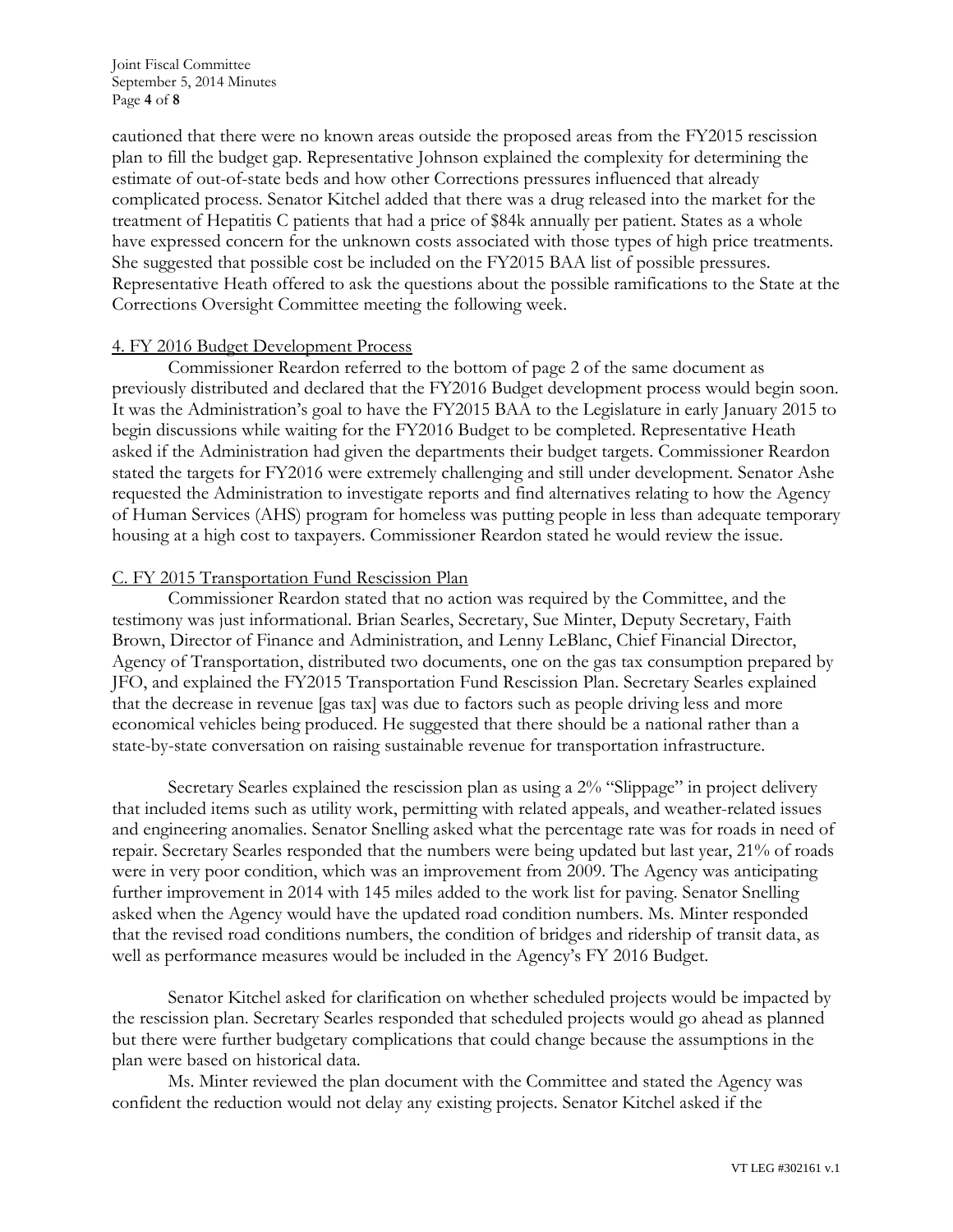transportation standing committee Chairs had been appraised of the rescission plan. Ms. Minter responded that she had met with both Representative Brennan and Senator Mazza prior to the JFC meeting.

The Chair reminded the Committee that the next issue, the laboratory proposal, was an actionable item.

# D. Agencies of Natural Resources and Entergy, and Agriculture – Laboratory Proposal – House and Senate Institutions Committees Recommendations

Michael J. Obuchowski, Commissioner, Mike Kuhn, Engineer, and Sandra Vitzthum, Engineer, Department of Buildings and General Services (BGS), and Chuck Ross, Secretary, and Jolinda LaClair, Deputy of Administration, Agency of Agriculture, Food & Markets, and Justin Johnson, Deputy Secretary, and Trey Martin, Governmental Affairs Policy Director, Agency of Natural Resources (ANR), distributed various documents. Commissioner Obuchowski gave an overview of the laboratory (lab) site search and vetting process. He announced that the site proposal was within the Vermont Technical College (VTC) campus in Randolph. Mr. Kuhn and Ms. Vitzthum explained the details of the site proposal and process.

Secretary Ross commented that the joint lab site proposal was based on a response to the previous lab destroyed by Tropical Storm Irene. The current temporary lab was based at the University of Vermont (UVM) with the lease expiring September 2017, and the size is inadequate for the amount of work performed. Mr. Johnson thanked BGS for the collaboration in determining the new lab site location, and added that the shared lab would give the State the opportunity to gain efficiency and keep costs down over time.

Senator Kitchel asked that since two agencies would be sharing the lab, which one was responsible for the oversight of the quality of the lab operation. Mr. Johnson responded that within the FY2016 proposed budget, the current lab components and the General Fund budget would be transferred from the Department of Environmental Conservation (DEC) to the Agency of Agriculture, Food and Markets. The two agencies would propose to the Legislature a joint governance board to oversee the quality of work and the prioritization of the projects.

Senator Kitchel expressed concern for the State lab location on non-state land, and under the umbrella of an academic institution because of another State program that was administered through an academic institution that grew a surprising overhead cost of 55%. She then asked what the financial arrangement for the site location was to the State. Mr. Kuhn explained that there was a vision for a ground lease with VTC for \$1.00 a year and \$50.00 over a 50-year period. Mr. Johnson added that the State would own the building and lease the land for \$1.00 a year. The bonus to the marriage between VTC and the State for the lab was the possible integration of the program with the college studies that would enable a work experience for students. Senator Ashe inquired when the VTC site became part of the selection process, and why UVM was chose as a potential site location, and would there be issues with employees commuting to Randolph versus the current Chittenden location or the previous Waterbury location or even finding new qualified workers in the Randolph area to supplement the new lab's workforce. Ms. Vitzthum responded that UVM provided two potential site locations but both locations had limited space for all the lab programs and no potential for expansion. Mr. Kuhn responded to Senator Ashe's first question that both UVM and VTC sent proposals after the Department sent out a second notice of the site location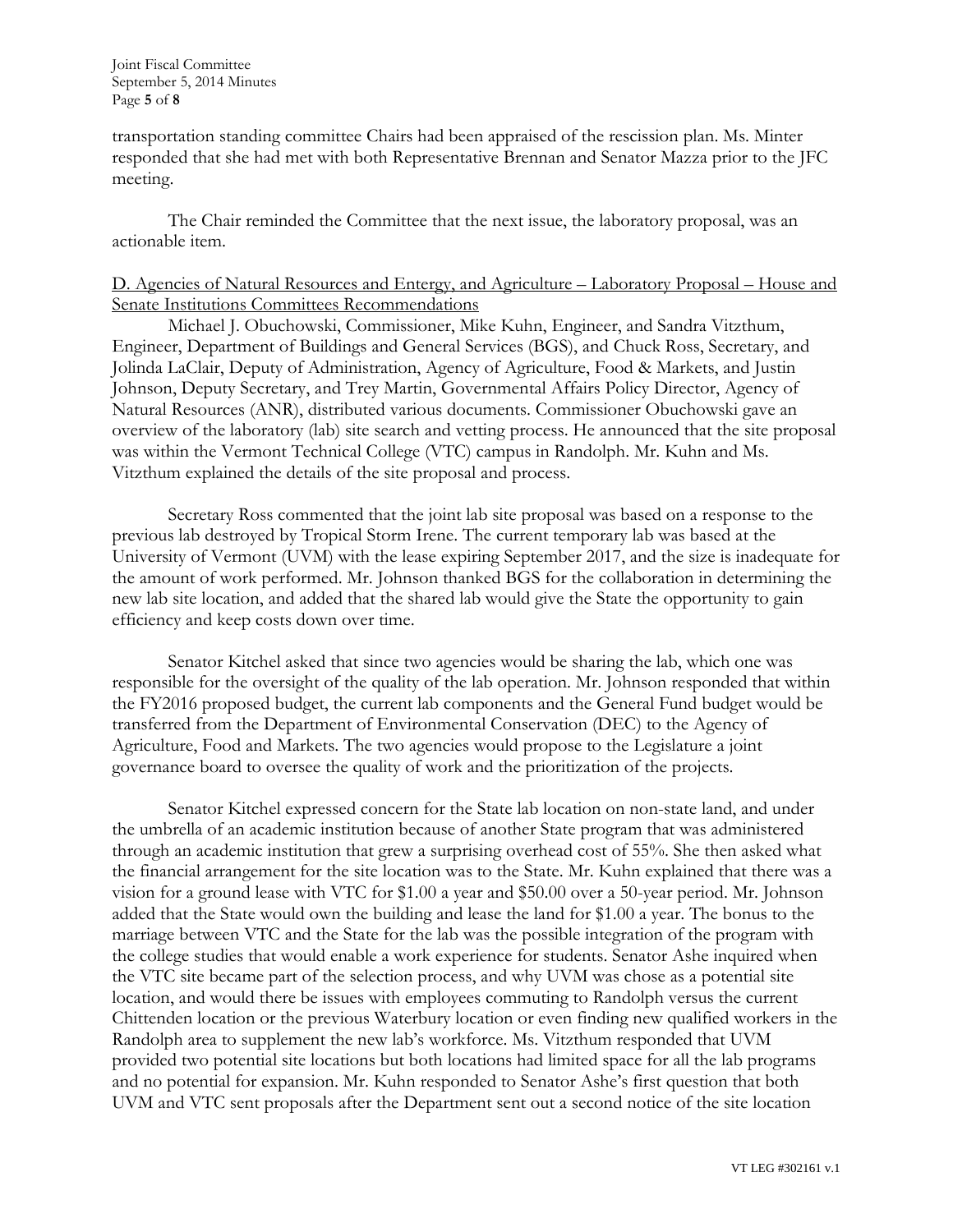Joint Fiscal Committee September 5, 2014 Minutes Page **6** of **8**

search. Secretary Ross added that there would be challenges for some employees with the change in commute but other current employees would have less of a commute.

Representative Sharpe commented that the most important feature of choosing VTC was the student collaboration opportunity. Secretary Ross stated that the student learning collaboration between VTC and the State had been important to the process of choosing the VTC site. Representative Ancel asked if the fees from work performed in the lab financially supported it. Mr. Johnson responded that a small part of the lab's budget was from fees but a larger part of its budget came from general funds and federal funds. Federal Funds were dedicated because of the mandated work required of the lab. Representative Kitchel asked if operational costs were taken into account when selecting the site. Ms. Vitzthum stated the operational costs were part of the site vetting process, including fuel, custodial and maintenance, and any other possible shared costs. Ms. LeClair added that as part of the business model for the new lab, the Agencies would reassess the fees that had not been recently reviewed.

Representative Branagan asked what other labs in the State were separate from the current lab proposal. Mr. Kuhn responded that the new Health lab in Colchester and the Forensics lab in Waterbury that was only 4-5 years old were separate from the joint ANR and Agriculture lab. Representative Branagan inquired if the soil samples tested out-of-state would be performed in-state with the new lab. Secretary Ross responded that it was a possibility but would need to be discussed and undergo a business evaluation for costs.

Dan Smith, Interim President, VTC, explained that the vision of VTC was for a strong partnership between the State lab and the faculty at the college. Senator Kitchel commented that the design of the new State Hospital had added significant staffing costs to its budget. She then cautioned BGS and others involved in the lab business model to be cautious of additional costs to the next phase of the lab design. Senator Kitchel commented that if the JFC approved the site location, then the Legislature would be reliant on the standing committees of jurisdiction to vet the next phases of the lab design. Senator Snelling asked for a decision or organizational chart outlining the next steps and timelines of the lab process and the potential decision makers for those next steps. Secretary Ross responded that the two agencies and BGS would work to develop the chart.

Representative Heath asked what were the barriers and solutions to the lab in its distance away from the Agency of Administration as documented. Secretary Ross responded that the disadvantage of travel distance for some State employees was not unique to just the VTC site as the other proposed sites posed the same challenge. The issues the Agencies would need to address with the site were recruiting a lab director and transportation challenges with sample deliveries.

Mr. Smith commented that VTC would appoint a single point of contact with the State on the lab partnership. Senator Ashe expressed concern that the new VTC president may have different expectations with the lab negotiations, and asked when a new VTC president would be appointed by the VSC board. Mr. Smith distributed a letter from the Chancellor of the VSC and explained that the VSC was committed to the collaboration of the lab.

Representative Alice Emmons, Chair, House Committee on Corrections and Institutions, and Senator Peg Flory, Chair, Senate Committee on Institutions, each distributed a letter from their Committees responding to the lab site proposal, and then explained their respective Committee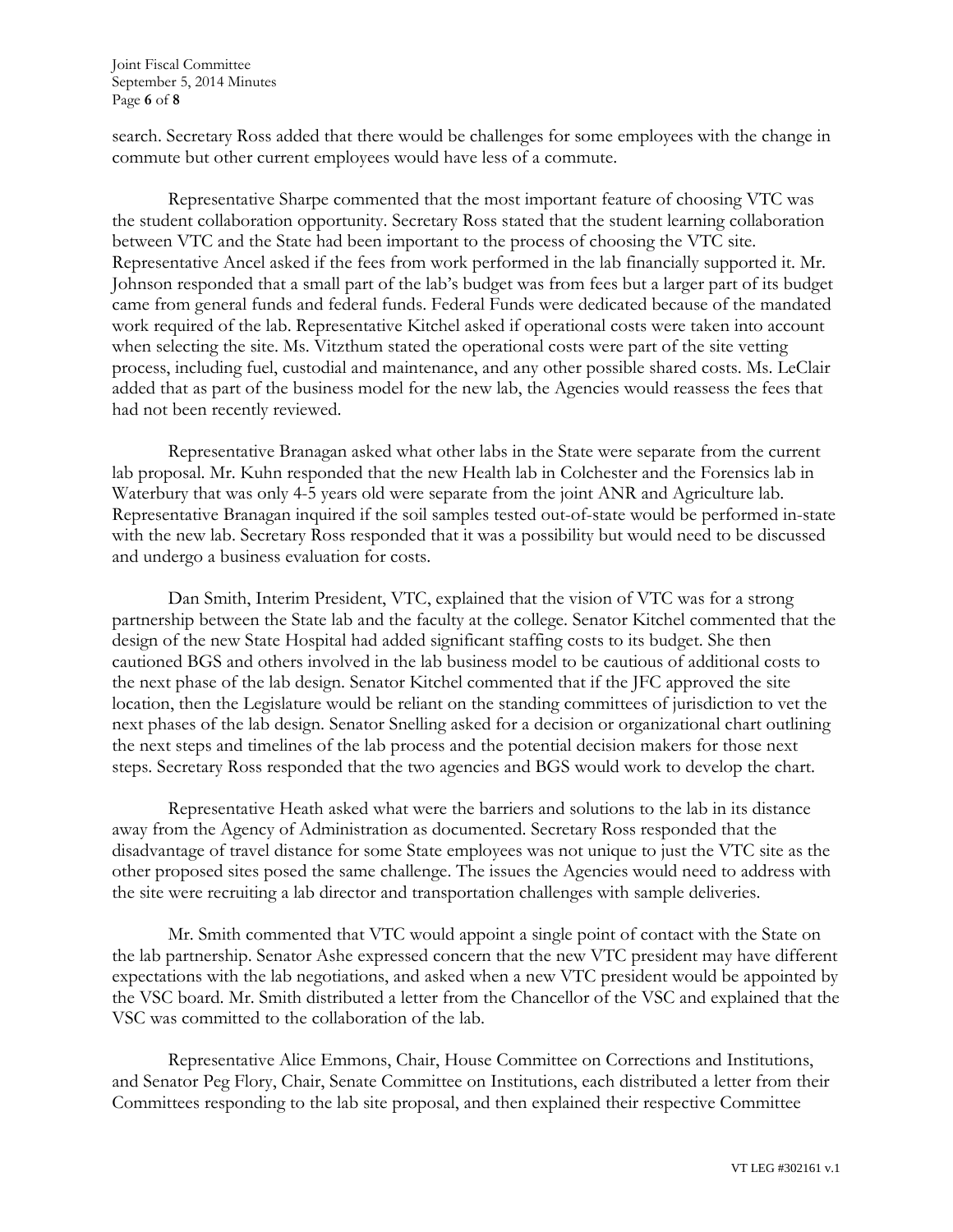Joint Fiscal Committee September 5, 2014 Minutes Page **7** of **8**

recommendations. Representative Emmons stated that her Committee voted 9-0-2 in favor of the VTC site location.

Representative Ancel asked Senator Flory what the statement in her Committee letter meant by "recommendation is conditioned" and whether that statement was still in effect. Senator Flory stated that her Committee was being cautious after the incident on the academic institution charging a high overhead cost to a State program, mentioned by Senator Kitchel earlier. A discussion ensued on the subject of the Senate Committee on Institutions' conditions to its recommendations and JFCs subsequent vote on the site location.

Senator Kitchel moved to accept the recommendation of the VTC site location with the understanding that there are many considerations and issues that have been raised that have to be addressed before we allocate capital money. Representative Ancel stated that she would support the motion with that understanding because she felt it was important to note the reservations of some of the members of how the relationship between VTC and the State develops. Senator Snelling seconded the motion and asked what had been spent so far on siting the lab location. Mr. Kuhn stated \$50k had been spent from the original \$300k of capital funds. Senator Ashe asked if voting to approve the motion would be consistent with both the Institution Committees' recommendations. Both Institution Committee Chairs agreed that the motion would be inline with their Committee recommendations. The Committee approved the motion.

The Committee recessed for lunch at 1:00 p.m. and reconvened at 1:30 p.m.

# F. Administration's Updates – 1. Mental Health System Update

Paul Dupre, Commissioner, and Frank Reed, Deputy Commissioner, Department of Mental Health (DMH), and Jeff Rothenberg VPCH, CEO, Vermont State Hospital, referred to the August 2014 Monthly DMH Report. Commissioner Dupre reviewed the DMH update and Mr. Rothenberg gave an update on the Vermont State Hospital opening. He explained that as anticipated, the VSH was struggling to find enough qualified nurses but were close to being fully staffed by utilizing traveling nurses. A discussion ensued on staffing.

### 2. LIHEAP Update

Sean Brown, Deputy Commissioner, and Richard Moffi, Fuel Assistance Program (FAP) Chief, Department for Children and Families, distributed an update on the Low Income Heating, Energy and Assistance Program (LIHEAP), and summarized its contents. Representative Sharpe asked if there were some savings from the work of the weatherization program, and if so, whether there is data showing those savings. Mr. Moffi noted that legislation from the previous session directed the Office of Economic Opportunity (OEO) Fuel Assistance Program and the Economic Services Division (ESD) Weatherization Program to begin cross-referencing data for savings to the State and then submit a report in January 2015 to the Legislature. Senator Kitchel asked if there were a goal to track the State's investment of weatherizing its housing stock and fuel consumption from the FAP. Mr. Moffi stated that capability was on the DCF wish list for when the new computer software was implemented in AHS.

# 3. Initial Report on Indicators and Implementation

Sue Zeller, Chief Performance Officer, Agency of Administration, distributed three documents and summarized the contents. Senator Snelling stated that the Government